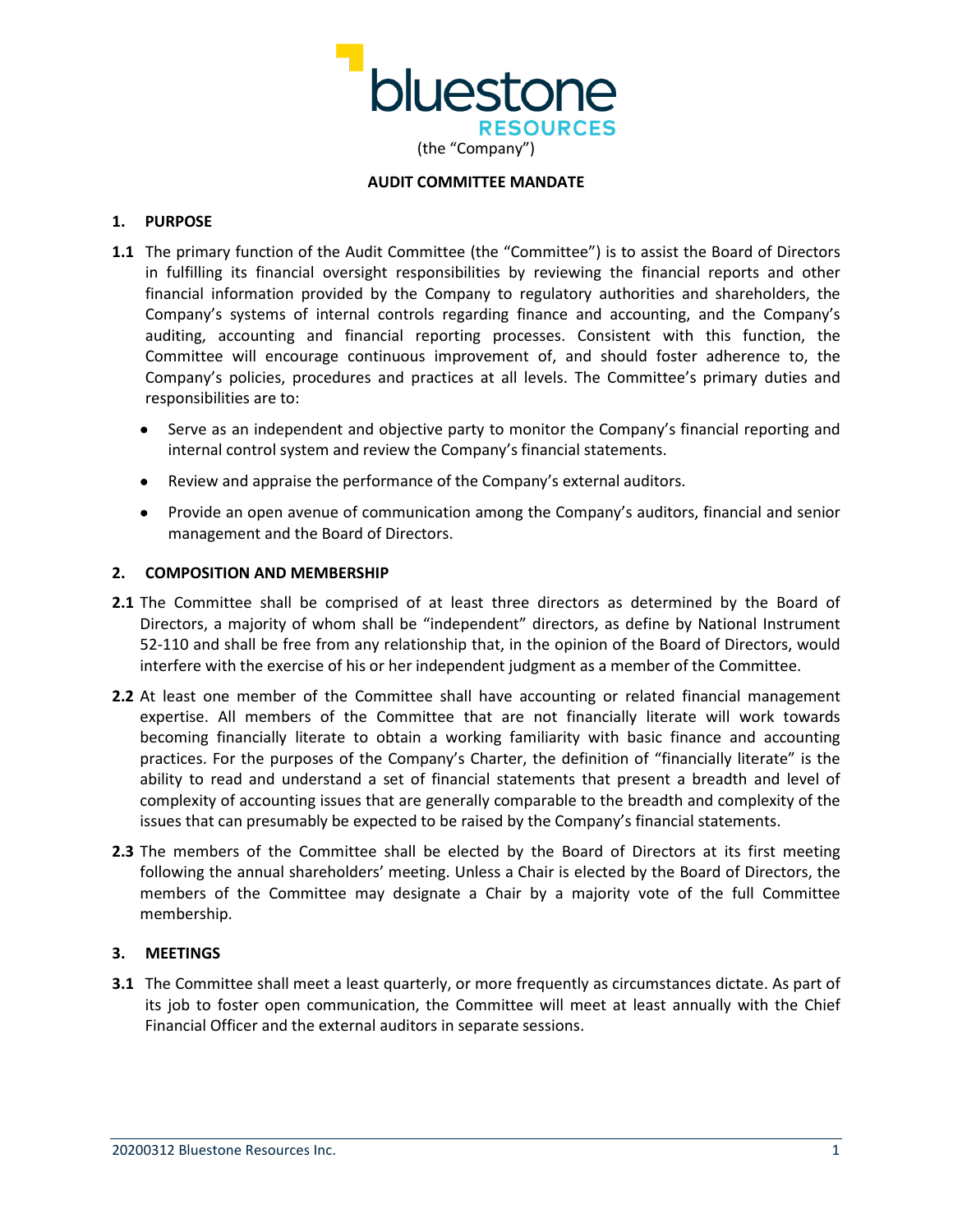# **4. DUTIES AND RESPONSIBILITIES**

**4.1** To fulfill its responsibilities and duties, the Committee shall:

# **Documents/Reports Review**

- Review and update, if applicable or necessary, this Charter annually.
- Review with management and the independent auditors the Company's annual and interim financial statements, MD&A, and any annual and interim earnings press releases, including any certification, report, opinion, or review rendered by the external auditor for the purpose of recommending their approval to the Board prior to the Company publicly disclosing this information and any reports or other financial information (including quarterly financial statements), which are submitted to any governmental body, or to the public.
- Review analyses prepared by management and/or the external auditor setting forth significant financial reporting issues, judgements and estimates made in connection with the preparation of the financial statements, including analyses of the effects of alternative IFRS methods on the financial statements.
- Review the effect of regulatory and accounting initiatives, as well as off balance sheet structures, on the financial statements of the Company.
- Confirm that adequate procedures are in place for the review of the Company's public disclosure of financial information extracted or derived from the Company's financial statements, as well as review any financial information and earnings guidance provided to analysts and rating agencies, and periodically assess the adequacy of those procedures.

#### **External Auditors**

- Review annually the performance of the external auditors who shall be ultimately accountable to the Board of Directors and the Committee as representatives of the shareholders of the Company.
- Obtain annually, a formal written statement from the external auditors setting forth all relationships between the external auditors and the Company.
- Review and discuss with the external auditors any disclosed relationships or services that may impact the objectivity and independence of the external auditors.
- Take, or recommend that the full Board of Directors take, appropriate action to oversee the independence of the external auditors, including the resolution of disagreements between management and the external auditor regarding financial reporting
- Recommend to the Board of Directors the selection and, where applicable, the replacement of the external auditors nominated annually for shareholder approval.
- At each meeting, consult with the external auditors, without the presence of management, about the quality of the Company's accounting principles, internal controls and the completeness and accuracy of the Company's financial statements.
- Review and approve the Company's hiring policies regarding partners, employees and former partners and employees of the present and former external auditors of the Company.
- Review with management and the external auditors the audit plan for the year-end financial statements and intended template for such statements.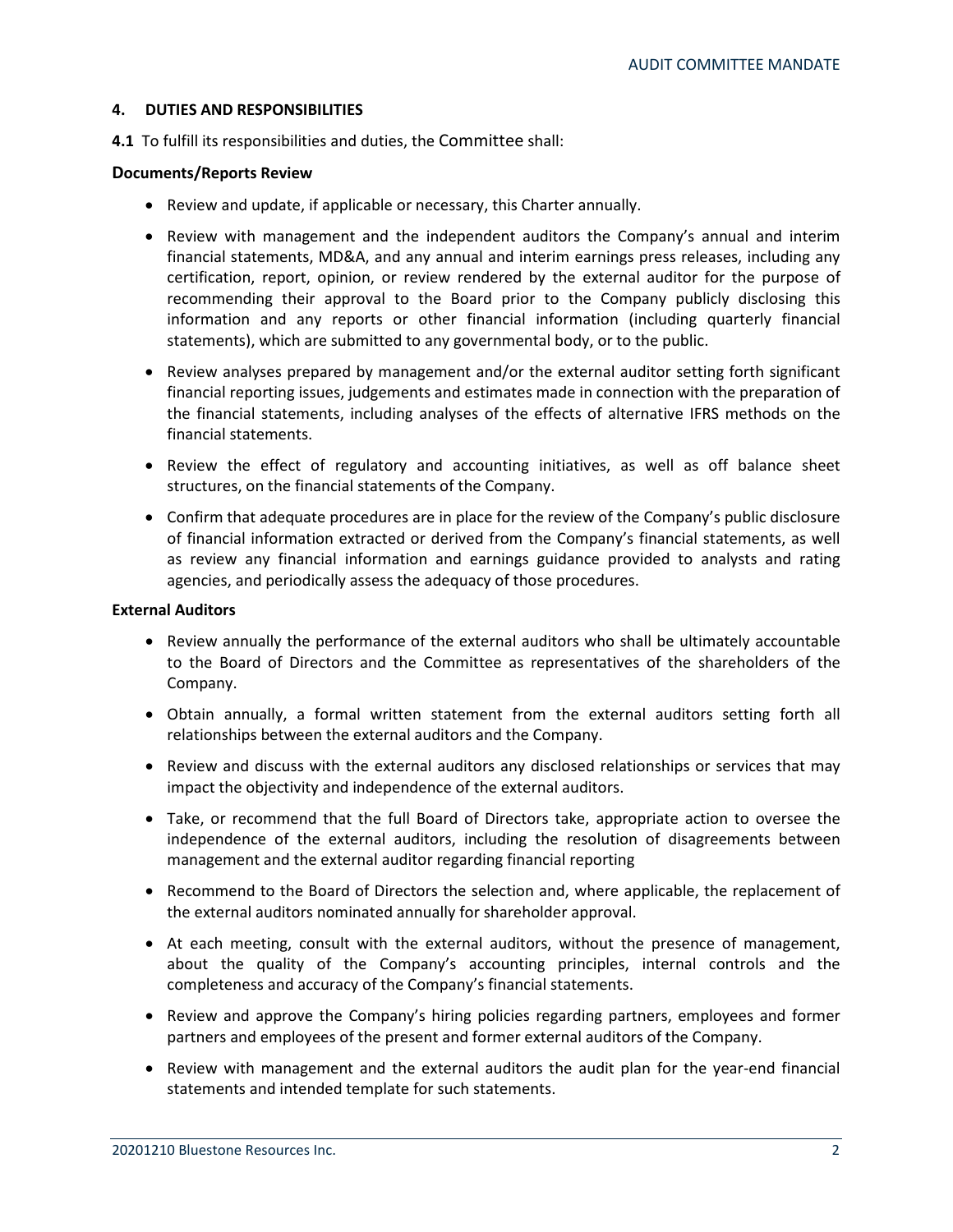- Review and pre-approve all audit and audit-related services and the fees and other compensation related thereto, and any non-audit services, provided by the Company's external auditors. The pre-approval requirement is waived with respect to the provision of non-audit services if:
	- (i) the aggregate amount of all such non-audit services provided to the Company constitutes not more than five percent of the total amount of revenues paid by the Company to its external auditors during the fiscal year in which the non-audit services are provided;
	- (ii) such services were not recognized by the Company at the time of the engagement to be non-audit services; and
	- (iii) such services are promptly brought to the attention of the Committee by the Company and approved prior to the completion of the audit by the Committee or by one or more members of the Committee who are members of the Board of Directors to whom authority to grant such approvals has been delegated by the Committee.
- Provided the pre-approval of the non-audit services is presented to the Committee's first scheduled meeting following such approval such authority may be delegated by the Committee to one or more independent members of the Committee.

# **Financial Reporting Processes**

- In consultation with the external auditors, review with management the integrity of the Company's financial reporting process, both internal and external.
- Consider the external auditors' judgments about the quality and appropriateness of the Company's accounting principles as applied in its financial reporting.
- Consider and approve, if appropriate, changes to the Company's auditing and accounting principles and practices as suggested by the external auditors and management.
- Review significant judgments made by management in the preparation of the financial statements and the view of the external auditors as to appropriateness of such judgments.
- Following completion of the annual audit, review separately with management and the external auditors any significant difficulties encountered during the course of the audit, including any restrictions on the scope of work or access to required information.
- Review any significant disagreement among management and the external auditors in connection with the preparation of the financial statements.
- Review with the external auditors and management the extent to which changes and improvements in financial or accounting practices have been implemented.
- Review any complaints or concerns about any questionable accounting, internal accounting controls or auditing matters.
- Review certification process.
- Establish procedures for:
	- (i) receipt, retention and treatment of complaints reviewed by the Company regarding accounting, internal accounting controls or auditing matters, and
	- (ii) the confidential anonymous submission by employees of Company concerns regarding potential fraud or questionable accounting or auditing matters, as may be set out in the Company's Whistleblower Policy;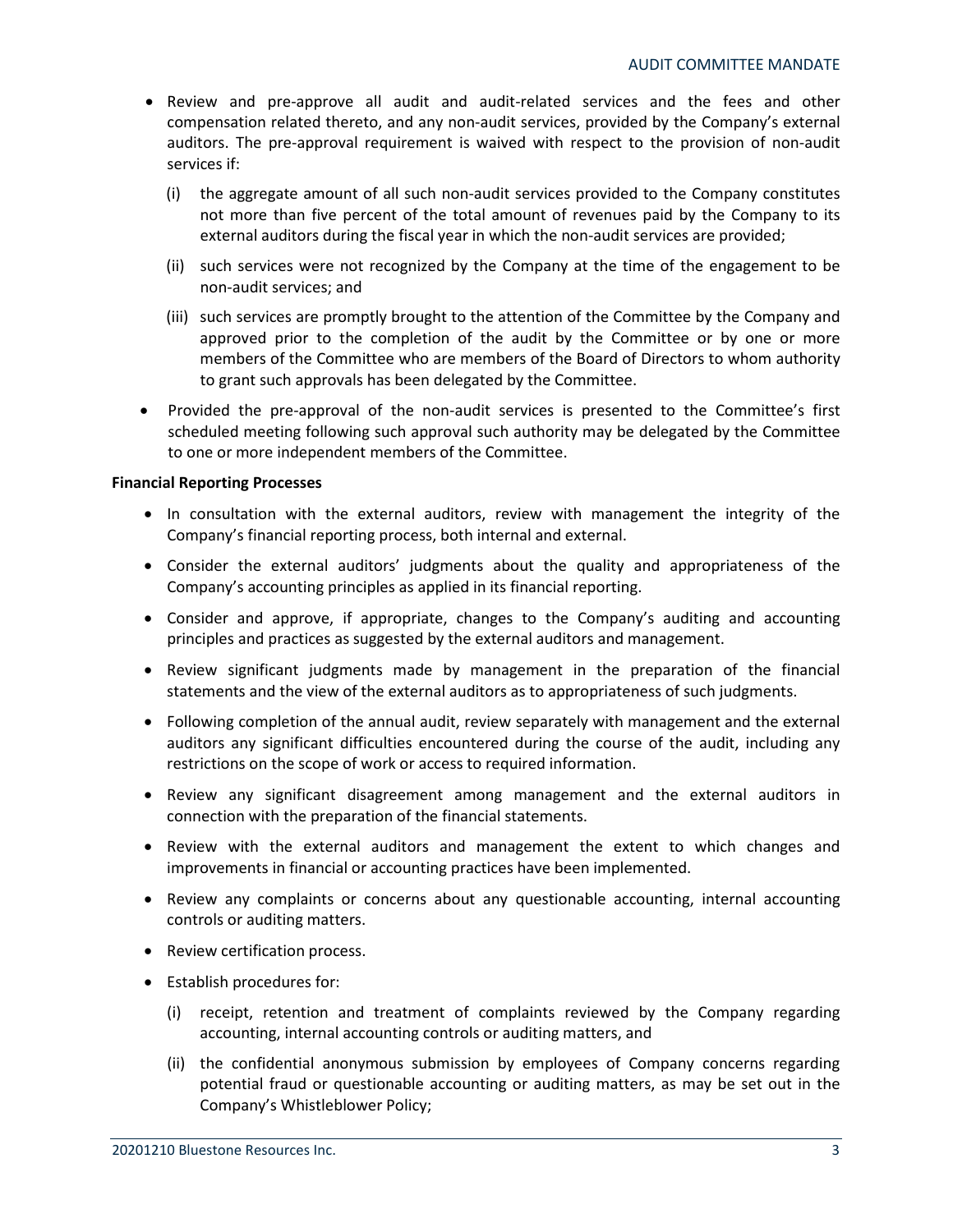- Review any material related-party transactions.
- Engage independent counsel and other advisors as it determines necessary to carry out its duties.
- Set and pay compensation for any independent counsel and other advisors engaged by the Committee.

## **5. REVIEW OF MANDATE**

**5.1** The Committee will annually review and assess the adequacy of this Mandate and recommend any proposed changes to the Board for consideration.

# **6. RESPONSIBILITIES OF THE COMMITTEE CHAIR**

- **6.1** The Committee Chair is responsible for the management and effective performance of the Committee and provides leadership to the Committee in fulfilling its mandate and any other matters delegated to it by the Board. The Committee Chair's responsibilities include:
	- establishing the frequency of Committee meetings and reviewing the agendas for meetings;
	- presiding over Committee meetings;
	- facilitating the flow of information to and from the Committee and fostering an environment in which Committee members may ask questions and express their viewpoints;
	- reporting to the Board with respect to the significant activities of the Committee and any recommendations of the Committee; and
	- taking such other steps as are reasonably required for the Committee to carry out its mandate.

| Original approval date: | March 8, 2018                          |
|-------------------------|----------------------------------------|
| Revised date:           | December 10, 2020                      |
| Approved by:            | Audit Committee and Board of Directors |